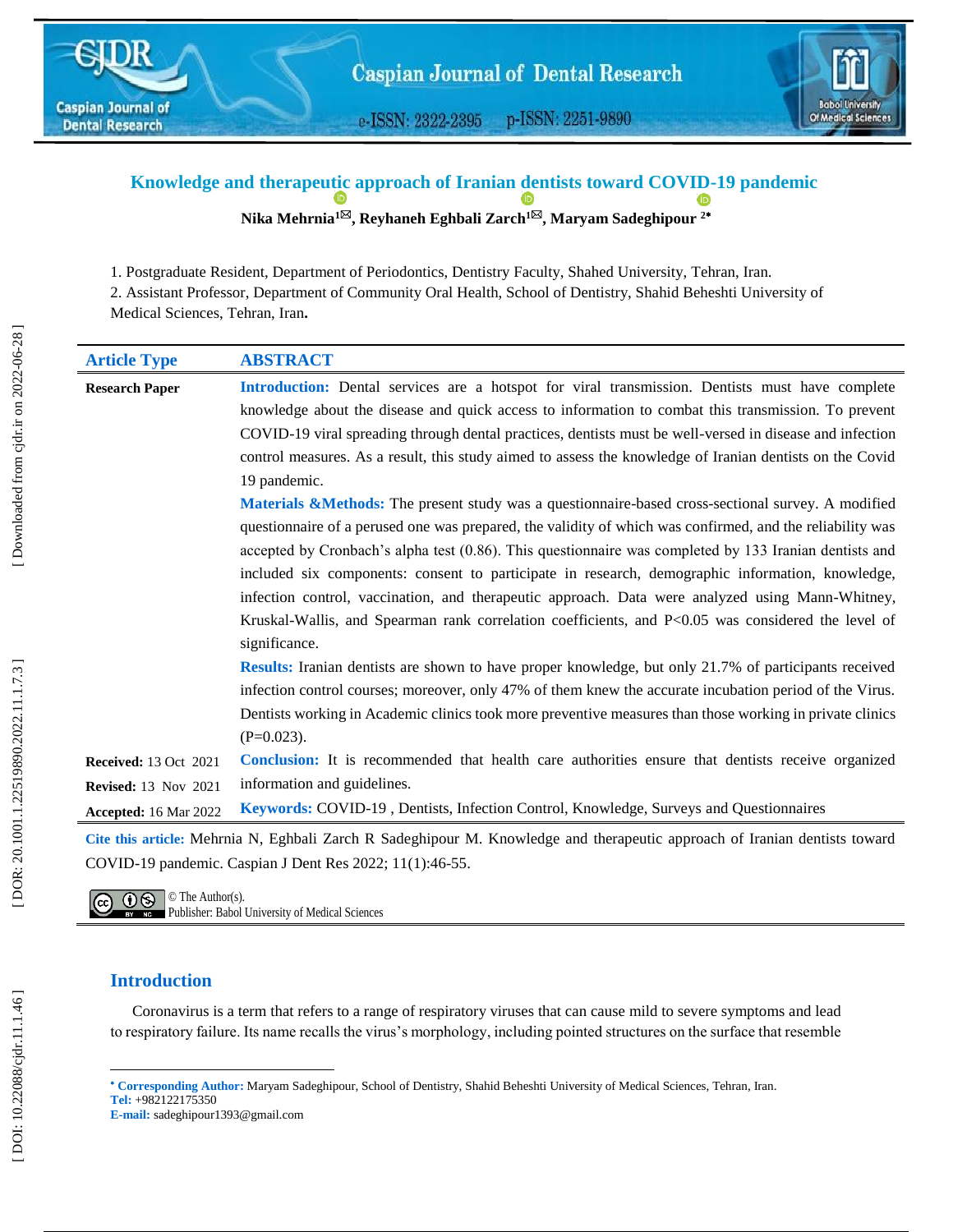a crown.<sup>[1]</sup>The origin of SARS-CoV-2 is unknown, although it is believed that the virus was first transmitted from animals to people in the Huanan seafood market in Wuhan, China, in December 2019, where a cluster of pneumonia cases caused by a newly found coronavirus was diagnosed.[2] It was declared a pandemic emergency by World Health Organization (WHO) in March 2020. Common clinical features of this virus infection include fever, cough, headache, diarrhea, fatigue, headache, and myalgia. Anosmia and ageusia are other commonly reported symptoms.<sup>[3]</sup>

COVID -19 has an incubation time that ranges between 1 and 14 days. Early detection of symptoms is life -saving. Some mucocutaneous manifestations of this viral infection can be beneficial for the early diagnosis. There were also occasions where the only manifestation was oral symptoms, and some reports indicated that approximately 80% of infected cases were asymptomatic.<sup>[4, 5]</sup> Many regular dental treatments can transfer the virus through aerosols, making dentists one of the most significant risk groups for transmission and infection with the coronavirus. As a result, the demand for personal protective equipment has increased. In case of airborne infections like COVID-19, personal protective equipment consists of gloves, masks, gowns, face protection, head cover, and rubber boots.<sup>[6]</sup>

Iran was one of the first countries infected with the virus after the epidemic in Wuhan, China.[7] The first cases in Iran were reported on 19 February 2020 in Qom. <sup>[8]</sup> Soon after that, many more cases were identified in other provinces, with some provinces being highly affected in the early phase of the epidemic, including Tehran, Gilan, Mazandaran, Qom, and Golestan.<sup>[9]</sup> Due to the latest report by the public relation and information center of the Ministry of Health of Iran in November 2021, a total of 6 million COVID-19 positive cases were reported in Iran, about 1 have died. Nevertheless, more than 3000 COVID -19 positive patients were being cared for in hospital intensive care units at the time of the report. [10] To combat the outbreak of COVID-19, dentists must have a high degree of knowledge about the disease, its severity, and infection control measures. Various studies were conducted in different countries to assess their dentist's knowledge. In this regard, this study was conducted to assess Iranian dentists' knowledge, attitudes, and prevention strategies regarding the COVID -19 pandemic.

## **Materials & Methods**

The present study is a questionnaire -based cross -sectional survey approved by code IR.SBMU.DRC.REC.1399.151 in the Research Council of Shahid Beheshti University of Medical Sciences. Due to COVID -19 pandemic circumstances, the actual number of active dentists was unavailable, making a precise assessment of the target population number impossible. As a result, from May 22nd to June 27th, 2020, this study was conducted using Google Forms and circulated through social media groups.

**Sample size:** The statistical population was the target of dentists in the whole country, the total number of which was announced by the Ministry of Health as nearly 20,000 dentists. Consequently, the statistical population had a limited statistical opinion and many changes. The following formula is used to determine the sample size:

$$
n = \frac{N * Z_{\alpha}^2 * \sigma^2}{\frac{Z}{\epsilon^2 (N-1) + Z_{\alpha}^2 * \sigma^2}}
$$

Where N represents the volume of the target population and is equal to 20,000,  $\alpha$  is the level of error and equal to 0.05,  $\varepsilon$  is the accuracy of the researcher, which usually takes a value equal to 10%, and  $\sigma$  is the standard deviation equal to 0.59.<sup>[11]</sup> As a result, the number of samples required for this study was obtained to be 132.84 people, which was considered by rounding 133 people. It should be noted that the number of active dentists reported by the Ministry of Health (20,000) is based on pre coronavirus conditions. In addition, many dentists did not work because of the corona pandemic; therefore, the exact number of active dentists during the pandemic was not known.

Finally, 133 dentists participated in the study. Participants provided consent regarding publishing their data in the first section of the questionnaire, their personal information was protected, and they had the option to discontinue responding to the survey at any time. The questionnaire was a modified version of the one used by Mustafa et al.<sup>[12]</sup>. Two different experts evaluated the original questionnaire, selected appropriate questions, and modified them. The validity of this questionnaire was reviewed through the content validity method by six professors in this field and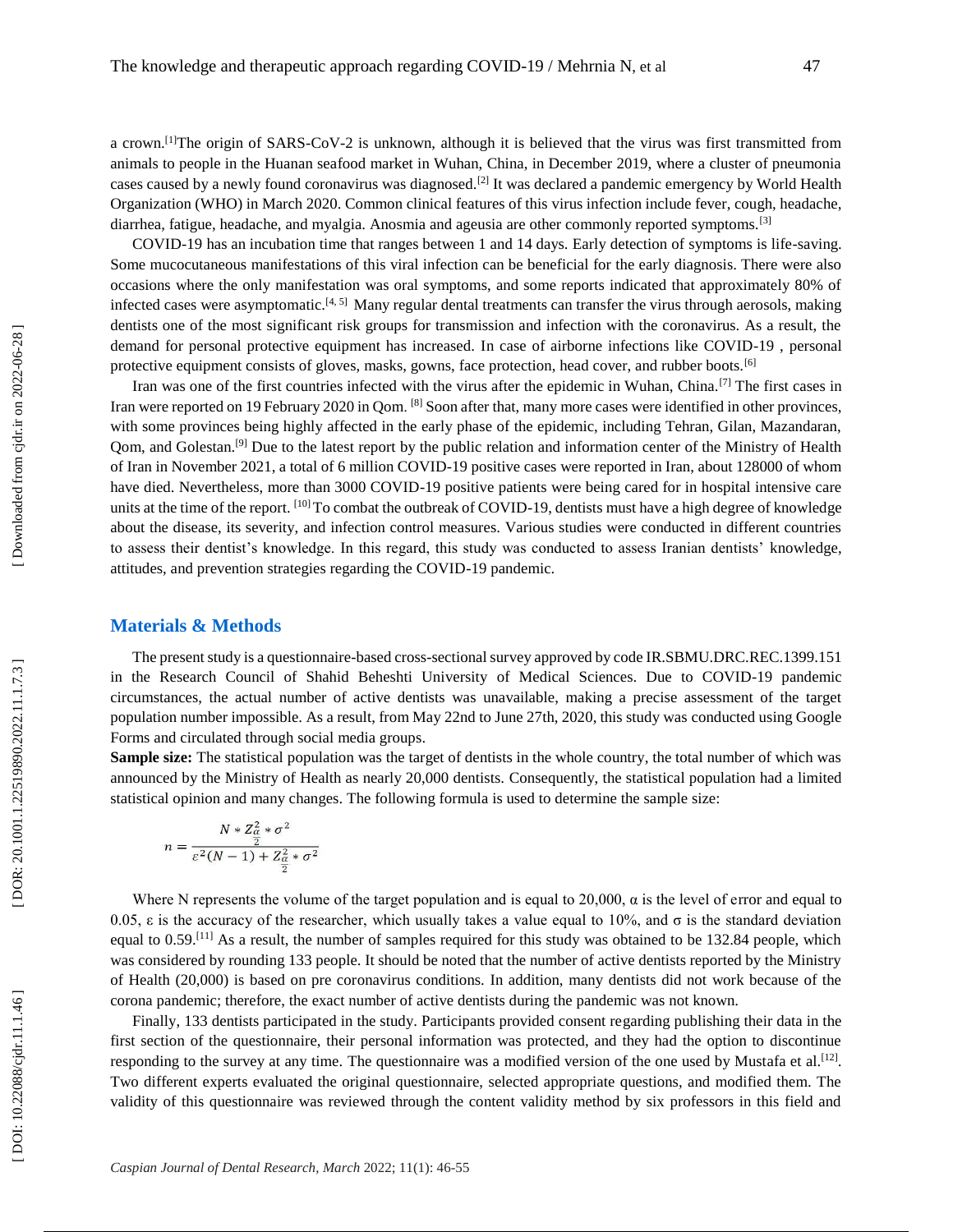approved after making the desired corrections. Moreover, Cronbach's alpha was used to evaluate the reliability of the questionnaire, and it was 0.86, which is an acceptable value, confirming the strong reliability of this questionnaire.

The questionnaire contained 32 questions in 5 sections, including demographic information, knowledge, dental treatments, vaccine, and risk assessment. SPSS version 26 was used to analyze the data. The relationship between sex and other categorical variables was assessed using the Mann -Whitney test. Also, the Kruskal -Wallis test was employed to evaluate the relationship between age, practice location, degree of education, and other categorical variables. Other than demographic data, the Spearman rank correlation coefficient was used to explore any correlation between different questionnaire parts. The statistical significance level was set as a P value of less than 0.05.

In order to evaluate the questionnaire, every correct answer was considered as 1 point. However, some questions had more than one correct answer, which could result in more than 1 point; false answers did not end with a negative point. Finally, the sums of points were calculated in each section, the average of which was used to evaluate and compare study groups. The overall points in each section were as follows: Knowledge: 14, Dental treatments and infection control: 12, Vaccine: 5, Risk assessment and therapeutic approach: 10.

## **Results**

**Demographic Data:** A total of 133 responses were collected from Iranian dental practitioners. The majority of responders were female, with an average age of 20-29. Most of the participants were general dentists who worked in private practices. Table 1 presents the demographic characteristics of the participants in detail.

| Table 1. Demographic data or participants                  |                |
|------------------------------------------------------------|----------------|
| <b>Demographic Variables</b>                               | percent        |
| <b>Gender</b>                                              |                |
| Male                                                       | 26.6           |
| Female                                                     | 73.4           |
| Age                                                        |                |
| 20-29                                                      | 71.1           |
| $30 - 39$                                                  | 21.9           |
| 40-49                                                      | 3.1            |
| 50-59                                                      | 3.9            |
| ≥1•                                                        | $\theta$       |
| Region of practice in the country                          |                |
| Central region                                             | 42.1           |
| Northern region                                            | 27             |
| Western region                                             | 18.3           |
| Eastern region                                             | $\overline{4}$ |
| Southern region                                            | 8.7            |
| <b>Working sector</b>                                      |                |
| University and dental schools                              | 35.7           |
| Private practice                                           | 46.5           |
| University clinics                                         | 17.1           |
| <b>Others</b>                                              | 0.8            |
| <b>Education Status</b>                                    |                |
| Dentistry student                                          | 20.9           |
| General dentist                                            | 60.5           |
| Specialist/Resident                                        | 18.6           |
| <b>Participation in COVID-19 infection control courses</b> |                |
| Yes                                                        | 21.7           |
| No                                                         | 78.3           |

**Table 1 . Demographic data of participants**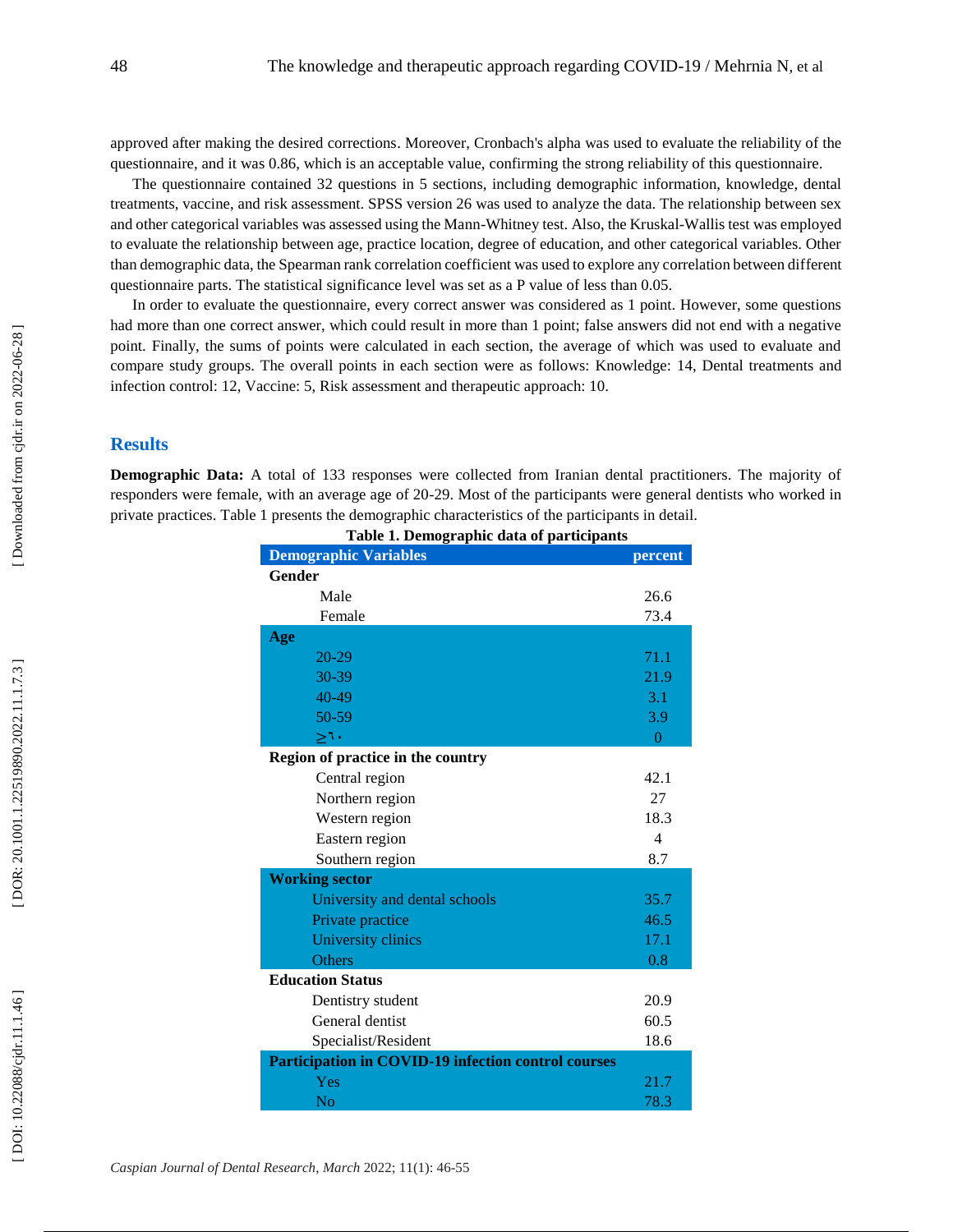**Knowledge:** The participants demonstrated proper knowledge of COVID -19 symptoms with an average point of 8.47. Also, 91.7% of dentists agreed that fever and cough are the most common disease symptoms. Moreover, 96.9% were aware that the virus was spread by aerosol, and 68.4% answered the contact transmission chance correctly. However, only 47.3% of participants knew the answer to the incubation period, and only 21.7% participated in infection control courses. Although dental residents and specialized dentists had a little more knowledge about COVID -19 and got 8.8 points compared to general dentists, who got 8.3 points on average, the difference was not statistically significant (P=0.802). The outcome of the knowledge section is presented in Table 2.

| Table 2. Participant responses to the knowledge section                                             |      |
|-----------------------------------------------------------------------------------------------------|------|
| <b>Question</b>                                                                                     |      |
| Which one is the incubation period of the coronavirus?                                              |      |
| $2-7$ days                                                                                          | 22.5 |
| $2-14$ days                                                                                         | 47.3 |
| $7-14$ days                                                                                         | 22.5 |
| $7-21$ days                                                                                         | 7.8  |
| Which of the following is a COVID-19 symptom? (There might be multiple right answers.)              |      |
| Fever                                                                                               | 96.2 |
| Cough                                                                                               | 91.7 |
| Runny nose                                                                                          | 41.3 |
| Sore throat                                                                                         | 66.9 |
| <b>Shortness of breath</b>                                                                          | 52.6 |
| Joint / muscle pain                                                                                 | 38.3 |
| Eye redness                                                                                         | 15   |
| Skin rash                                                                                           | 20.3 |
| Diarrhea                                                                                            | 33.8 |
| Vomit                                                                                               | 26.3 |
| It may be asymptomatic                                                                              | 39.8 |
| Which of the following is a COVID-19 transfer method? (There might be multiple right answers.)      |      |
| Respiratory (through sneezing and coughing)                                                         | 96.9 |
| Handshaking                                                                                         | 68.4 |
| Touch surfaces (door handles, tables, etc.)                                                         | 47.3 |
| Which of the following is considered a risk for COVID-19 ? (There might be multiple right answers.) |      |
| Diarrhea symptoms                                                                                   | 50.3 |
| <b>Respiratory infection symptoms</b>                                                               | 84.9 |
| History of travel to high prevalence areas or new species of COVID-19                               | 85.7 |
| History of Contact with the infected person                                                         | 93.2 |

**Dental Treatments and Infection Control:** The majority of responders used appropriate personal protective equipment with an average point of 5.9. In addition, 96% believed that personal protective equipment is effective against viral transmission. Face protection was beneficial to 97.7% of dentists, and 85.3% used a combination of two masks; however, most dentists did not use COVID -19 rapid test, pulse oximeter, and thermometer before treatment. Table 3 presents the dental treatments and infection control measures section.

Vaccine: Most of the participants had received the COVID-19 vaccination and were well versed in the subject, gaining an average of 3.5 points. 82% of individuals had received their vaccination at the study time. Moreover, dentists with higher knowledge of vaccination were more cautious in their infection control measures and treatment approaches (P<0.05). Although dental residents and specialist dentists had higher knowledge about the COVID -19 vaccine (3.7 points), the difference was not statistically significant compared to general dentists, who gained 3.3 points on average (P=0.128). (Supplementary Table 1)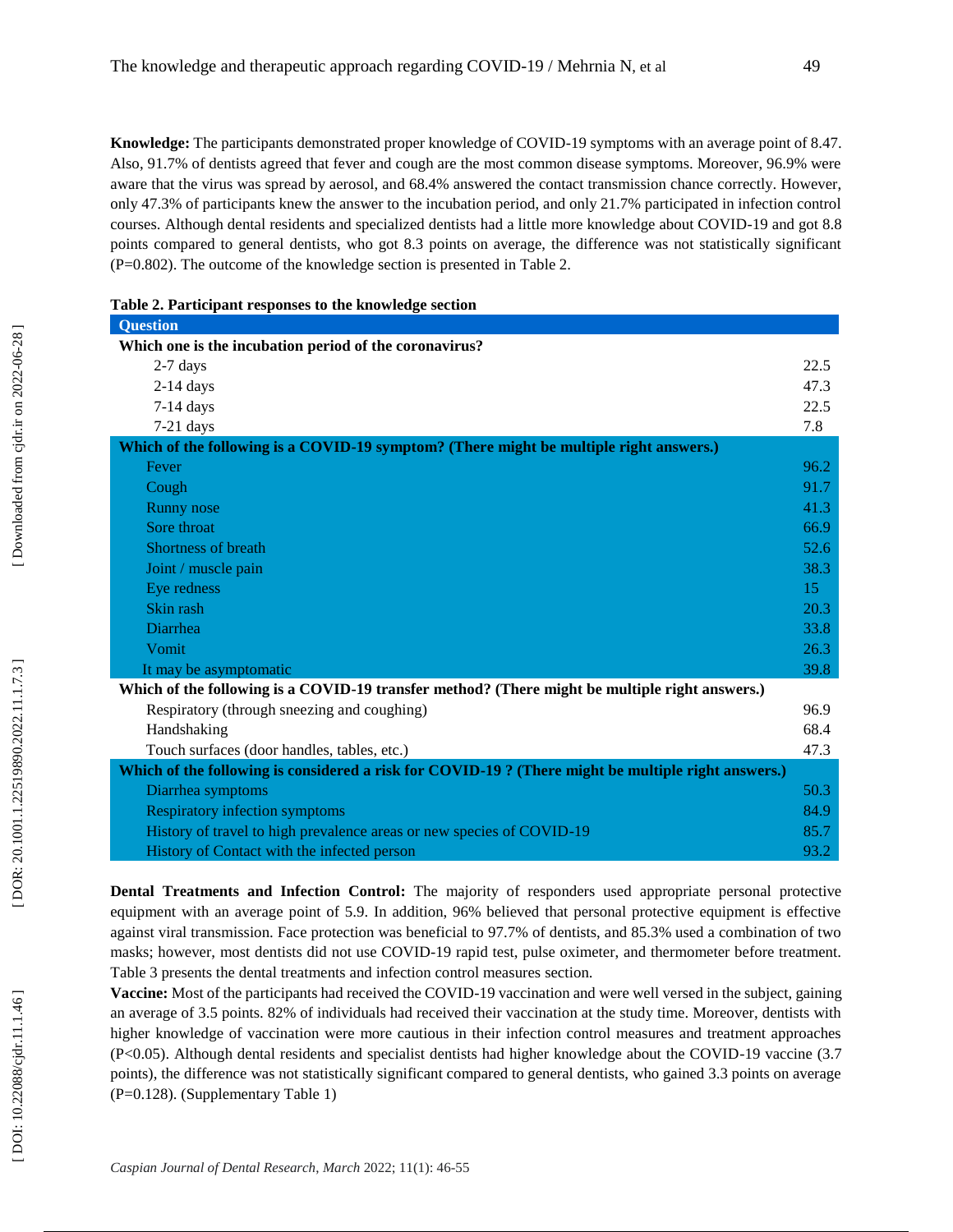|  | Table 3. Dentists' responses regarding infection control measures |  |  |  |  |  |
|--|-------------------------------------------------------------------|--|--|--|--|--|
|--|-------------------------------------------------------------------|--|--|--|--|--|

| <b>Question</b>                                                                                   |                |
|---------------------------------------------------------------------------------------------------|----------------|
| The use of personal protective equipment such as shields and goggles, FFP2 masks (KN95) and       |                |
| gloves is effective in protecting medical staff in the face of a patient suspected of COVID-19.   |                |
| Yes                                                                                               | 96.9           |
| N <sub>o</sub>                                                                                    | $\overline{0}$ |
| No idea                                                                                           | 3.1            |
| How many masks do you use during your clinical activity?                                          |                |
| A three-layer surgical mask                                                                       | 4.7            |
| Two three-layer surgical masks                                                                    | 27.9           |
| An N95 mask and a three-layer surgical mask                                                       | 57.4           |
| 3M mask                                                                                           | 7.8            |
| Others                                                                                            | 2.3            |
| How much is the risk of transmitting the infection reduced by using a cloth mask on a three-layer |                |
| mask or fitting the mask by tying it?                                                             |                |
| 60 percent                                                                                        | 16.8           |
| 70 percent                                                                                        | 28             |
| 80 percent                                                                                        | 16.8           |
| 95 percent                                                                                        | 38.4           |
| Which of the following protective equipment can you use during dental treatment?                  |                |
| Goggles                                                                                           | 16.2           |
| Simple face shield                                                                                | 50             |
| Casket hat face shield                                                                            | 31.5           |
| I do not use these devices                                                                        | 2.3            |
| Do you get Rapid Tests from your patients before starting treatment?                              |                |
| Yes                                                                                               | 1.6            |
| No                                                                                                | 98.4           |
| Do you use a pulse oximeter for your patients before starting treatment?                          |                |
| Yes                                                                                               | 21.1           |
| N <sub>o</sub>                                                                                    | 78.9           |
| Do you measure your patients' body temperature before starting treatment?                         |                |
| Yes                                                                                               | 38.3           |
| N <sub>o</sub>                                                                                    | 61.7           |
| Do you use ultrasonic devices for SRP during the Pandemic period?                                 |                |
| Yes                                                                                               | 54.4           |
| No                                                                                                | 45.6           |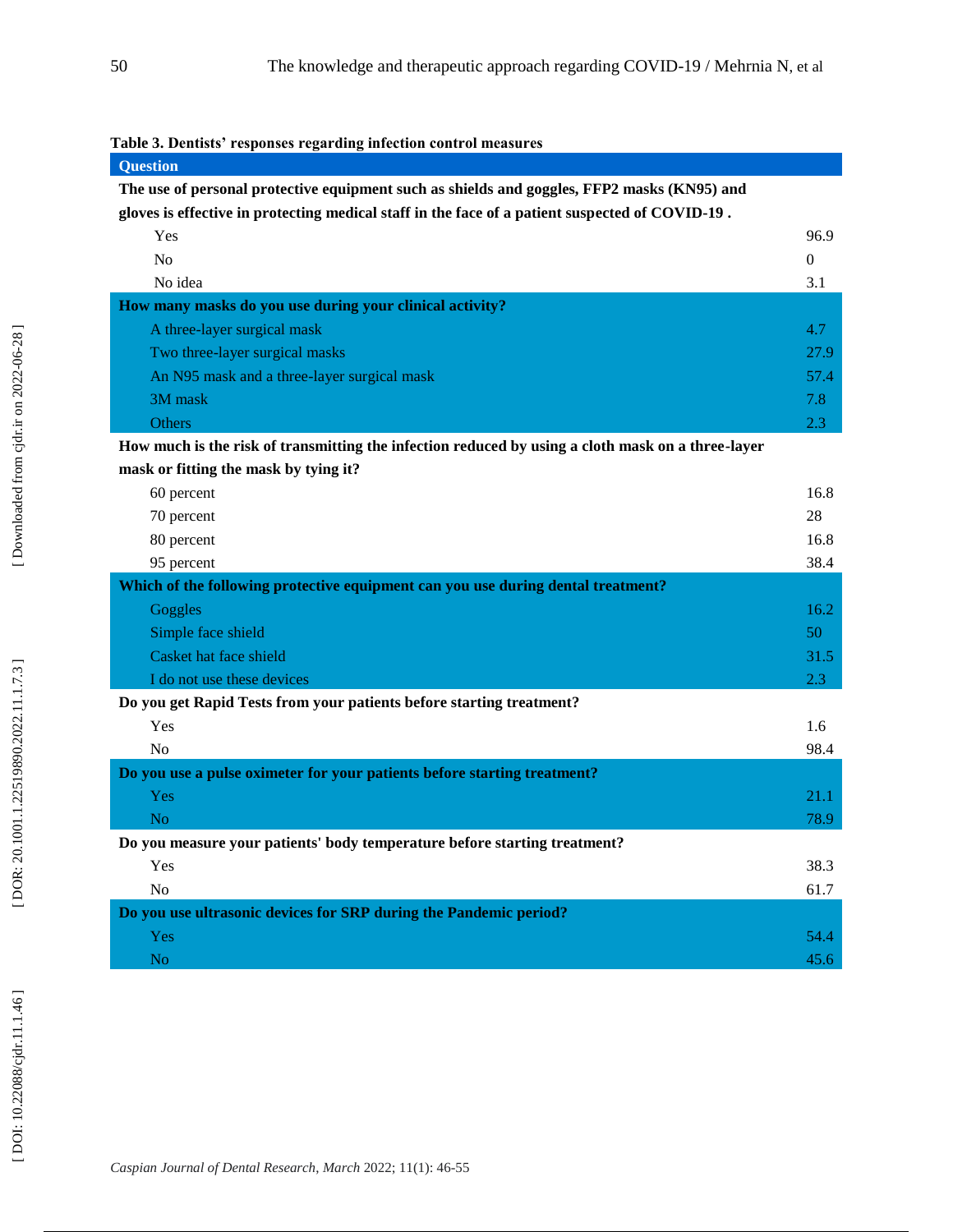| Supplementary Table 1. Participant responses to vaccination questions |
|-----------------------------------------------------------------------|
|-----------------------------------------------------------------------|

| <b>Question</b>                                                                                  |      |
|--------------------------------------------------------------------------------------------------|------|
| Have you received the vaccination?                                                               |      |
| Yes                                                                                              | 82   |
| N <sub>o</sub>                                                                                   | 28   |
| How long does it take immunity to be developed after vaccination is given?                       |      |
| Immediately after the first dose injection                                                       | 2.3  |
| Immediately after the second dose injection                                                      | 0.8  |
| Sometime after the first dose injection                                                          | 27.1 |
| Sometime after the second dose injection                                                         | 69.8 |
| If the vaccination is fully effective, which of the following might be possible? (There might be |      |
| multiple right answers.)                                                                         |      |
| Severe form of the disease or being hospitalized due to COVID-19                                 | 9.7  |
| Mild type infection                                                                              | 88.7 |
| Vaccinated person may be a carrier of a virus                                                    | 56.3 |
| what percentage of the population should be vaccinated in order to break the transmission chain? |      |
| 100%                                                                                             | 7.8  |
| 80%                                                                                              | 59.7 |
| 60%                                                                                              | 31   |
| 30%                                                                                              | 1.6  |
| Is vaccination effective against the new species?                                                |      |
| Yes                                                                                              | 76.6 |
| N <sub>o</sub>                                                                                   | 23.4 |

Risk assessment and Therapeutic Approach: Based on the comments of participants, COVID-19 is a critical health concern that requires special consideration while treating dental patients. There is a significant relationship between dentists' place of practice and their therapeutic approach to COVID -19. Dentists working in universities clinics took significantly more preventive measures in their therapeutic approaches with an average of 4.4 compared to those who worked in their private practice with an average of 3.8 (P value<0.05). Furthermore, females were shown to be more conservative in their therapeutic approach, gaining an average of 4.11 compared to men, who gained 3.79; however, the difference was not statistically significant (P value=0.150). Supplementary Table 2 presents the risk assessment section. It is worth noting that there was no evidence of a significant relationship between other category variables.

### **Supplementary Table 2. Responses of participants to the risk assessment and therapeutic approach section**

| <b>Question</b>                                                                        |      |
|----------------------------------------------------------------------------------------|------|
| How do you assess the risk of COVID-19?                                                |      |
| High risk                                                                              | 67.4 |
| Medium risk                                                                            | 32.6 |
| Mild risk                                                                              | O    |
| Do you consider COVID-19 an important health issue?                                    |      |
| <b>Yes</b>                                                                             | 98.4 |
| No                                                                                     | 1.6  |
| The symptoms of COVID-19 go away over time and there is no need for special treatment. |      |
| <b>Yes</b>                                                                             | 21.7 |
| N <sub>0</sub>                                                                         | 78.3 |
| What do you do if a patient comes to you with symptoms of coughing or sneezing?        |      |
| Failure to perform treatment and asking the patient to leave the center                | 35.7 |
| Performing treatment and requesting the patient to go to the hospital                  | 3.9  |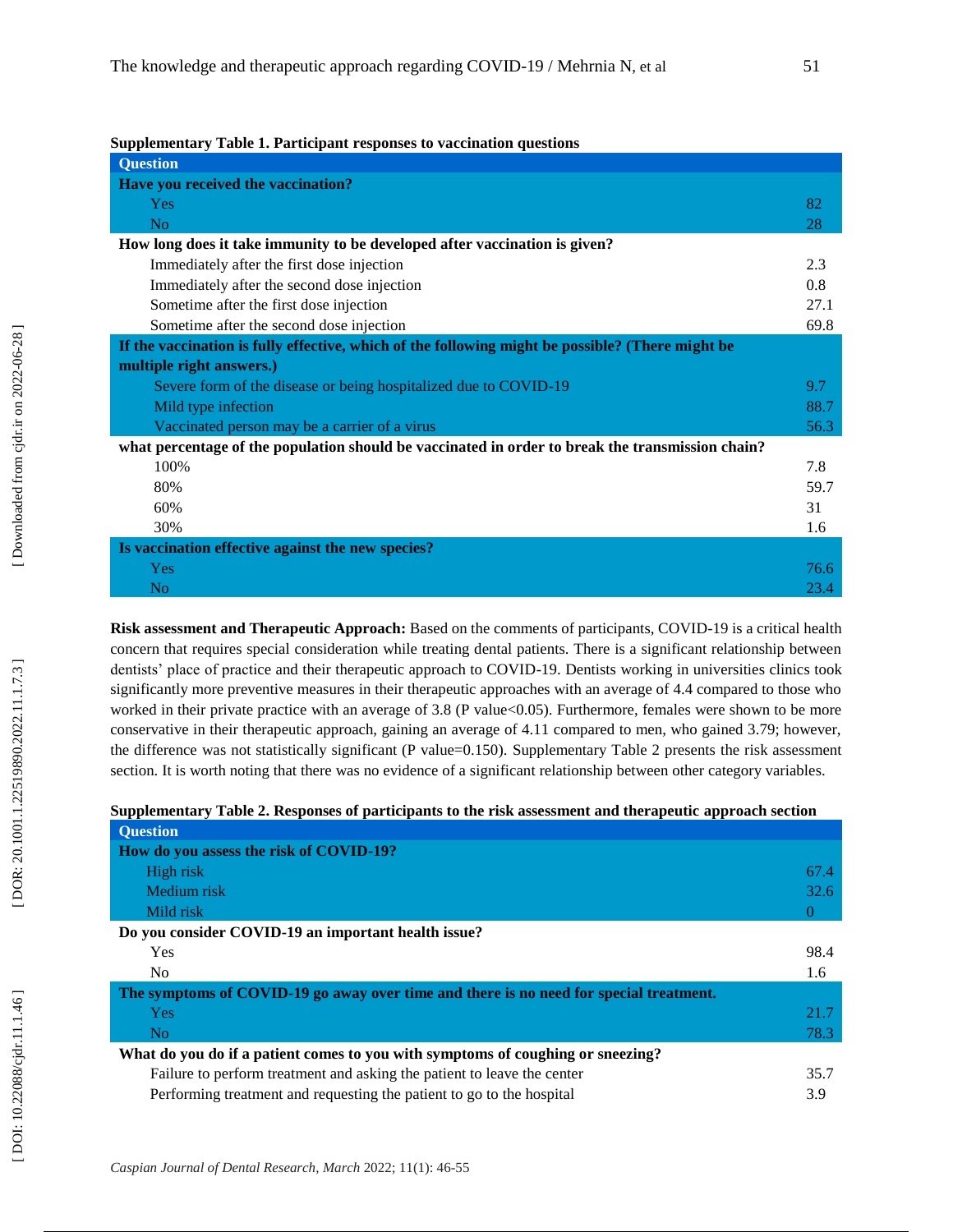| Referral of the patient to the hospital without treatment                                         | 60.5 |
|---------------------------------------------------------------------------------------------------|------|
| What is your opinion about maintaining distance between patients and the need for them to use the |      |
| mask while waiting for a visit and hand washing before entering the center?                       |      |
| It is essential and helps reduce the spread of the disease                                        | 100  |
| It is not necessary but it may cause fear                                                         | 0    |
| If one of your clinic staff members has flu-like symptoms, will you allow them to work with the   |      |
| patient?                                                                                          |      |
| Yes                                                                                               | 1.6  |
| N <sub>0</sub>                                                                                    | 98.4 |
| What do you think is the role of dentists in educating others about COVID-19?                     |      |
| Very high                                                                                         | 35.7 |
| Medium                                                                                            | 54.3 |
| Mild                                                                                              | 9.3  |
| None                                                                                              | 0.8  |
| If you are in contact with an infected person, do you know where to go or who to contact?         |      |
| Yes                                                                                               | 77.3 |
| N <sub>0</sub>                                                                                    | 22.7 |
| If you have any suspicious symptoms of COVID-19, do you know where to go or who to contact?       |      |
| <b>Yes</b>                                                                                        | 82.5 |
| N <sub>o</sub>                                                                                    | 17.5 |

#### **Discussion**

Due to the proximity of dentists to the working field, they are highly susceptible to the COVID -19 virus. The present study revealed that Iranian dentists have proper general knowledge about COVID -19; however, only 21.7% of participants received infection control courses. Moreover, only 47% of them knew the accurate incubation period of the virus, which is in accordance with some studies conducted in other countries.<sup>[12, 13]</sup> While showing proper general knowledge may reflect the high motivation of dentists to learn about the issue, a lack of information in a specific area may indicate that the correct information was not easily accessible. On the other hand, Sarfaraz et al. conducted a multi -country study in four countries, revealing insufficient knowledge in fundamental aspects of COVID -19 among dentists while having a positive attitude toward disinfection practices during this pandemic. To summarize the results of the studies mentioned above, it is strongly recommended that health care authorities provide organized materials that dentists can easily access, especially since we had been dealing with the pandemic for more than a year at the time of the study.[14]

Over 95% of participants used proper infection control equipment, which is critical in preventing COVID infection. According to the research findings, there is a significant difference in the therapeutic approaches among dentists working in different areas. Dentists working in universities clinics had more preventive measures in their therapeutic approaches, attributed to dental school administrators' attitudes toward meticulous patient screening to avoid delivering dental treatments to COVID -19 patients. In order to minimize the risk of disease transmission through dental practices, it seems this restrictive attitude should be extended to all dentists across the country, which can be accomplished by motivating them to follow CDC and WHO guidelines. Several pieces of previous studies have shown that better knowledge was associated with higher prevention measures.<sup>[15-17]</sup> This association was not significant in the present study, and dentists who practice in university clinics have shown much more preventive therapeutic approaches. Naturally, some discrepancies in the results of different studies might be related to the time they were conducted; some studies were performed early in the pandemic with limited information or guidelines.<sup>[12]</sup>

In the present study, postgraduate residents and dentists had slightly higher knowledge scores than graduates and undergraduates. This finding is in line with other worldwide surveys [16, 18-21] and pieces of research regarding previous pandemics such as ZIKV and Ebola.<sup>[22, 23]</sup> Involvement of graduates in research and exploration of the latest pieces of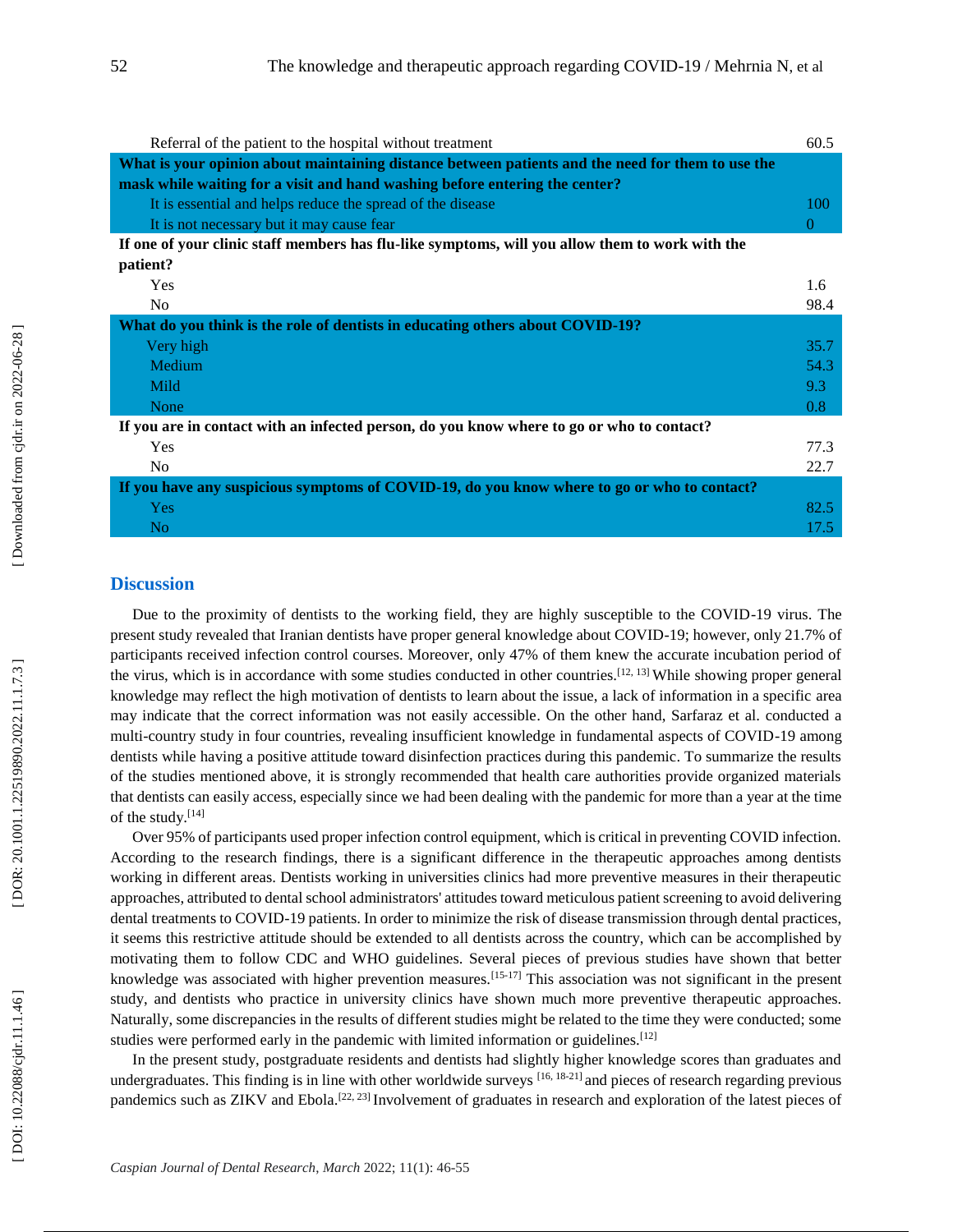evidence could be the reason for this. On the other hand, Khanal et al. found no significant association between education levels and COVID - 19 related knowledge scores, and Harapan et al. reported higher scores during the Zika virus pandemic for graduates compared to higher education.<sup>[24, 25]</sup> The disparity in the findings of these two studies could be attributed to differences in education curriculum and rules between countries.

Ahmed et al. reported anxiety and fear among dental practitioners around the globe; participants were afraid of getting infected with COVID -19 from either a patient or a co -worker or of spreading the virus from dental practice to their families. There was no statistical relationship between the responses and gender in their study. <sup>[26]</sup> In contrast, in the present study, women were found to be slightly more conservative when providing dental treatments to patients with COVID -19 like symptoms. Anxiety and obsessive -compulsive symptoms are psychological dangers for healthcare personnel during the pandemic.<sup>[27]</sup> These findings could be consistent with those of other studies that have suggested higher levels of job-related anxiety in women.<sup>[28, 29]</sup>

Leadership scholars have widely recommended learning from experiences. [30, 31] Countries that used their prior experience dealing with emerging infections, such as China and South Korea, have more efficiently responded to the COVID -19 pandemic. Therefore, the results of this study can be helpful during the rest of the COVID -19 era and can be used as a learning tool from experience in future pandemics.

The limitation of the present study was that participants were contacted via social media, which was unavoidable since COVID -19 prohibited all scientific gatherings. Nonetheless, the cross -sectional design of this study precludes making causal inferences.

## **Conclusion**

This cross -sectional study revealed that Iranian dentists have the proper knowledge and therapeutic approaches regarding COVID -19; however, there is a lack of knowledge on the disease incubation period. Only a small number of participants got infection control courses during the pandemic. As a result, to limit infection transmission through dental practices, healthcare authorities are suggested to ensure that organized information and guidelines are provided to dentists. Furthermore, the findings of this study could provide strategies for healthcare authorities to take faster measurements and be better prepared for future epidemics and pandemics.

## **Conflicts of Interest**

There is no conflict of interest

## **Authors' Contribution**

N. M. contributed to the conception, design, data acquisition, interpretation, statistical analysis as well as drafted and critically revised the manuscript.

R. E. Z. contributed to the conception, design, data acquisition, interpretation, statistical analysis, as well as drafted and critically revised the manuscript.

M. S. contributed to the conception, design, data acquisition, interpretation, statistical analysis as well as drafted and critically revised the manuscript.

All of the authors have read and approved the submitted version of the manuscript.

## **References**

1.Yang Y, Peng F, Wang R, Yange M, Guan K, Jiang T, et al. The deadly coronaviruses: The 2003 SARS pandemic and the 2020 novel coronavirus epidemic in China. J Autoimmun 2020;109:102434. 2. Brown JD. Antihypertensive drugs and risk of COVID -19 ? Lancet Respir Med2020;8:e28.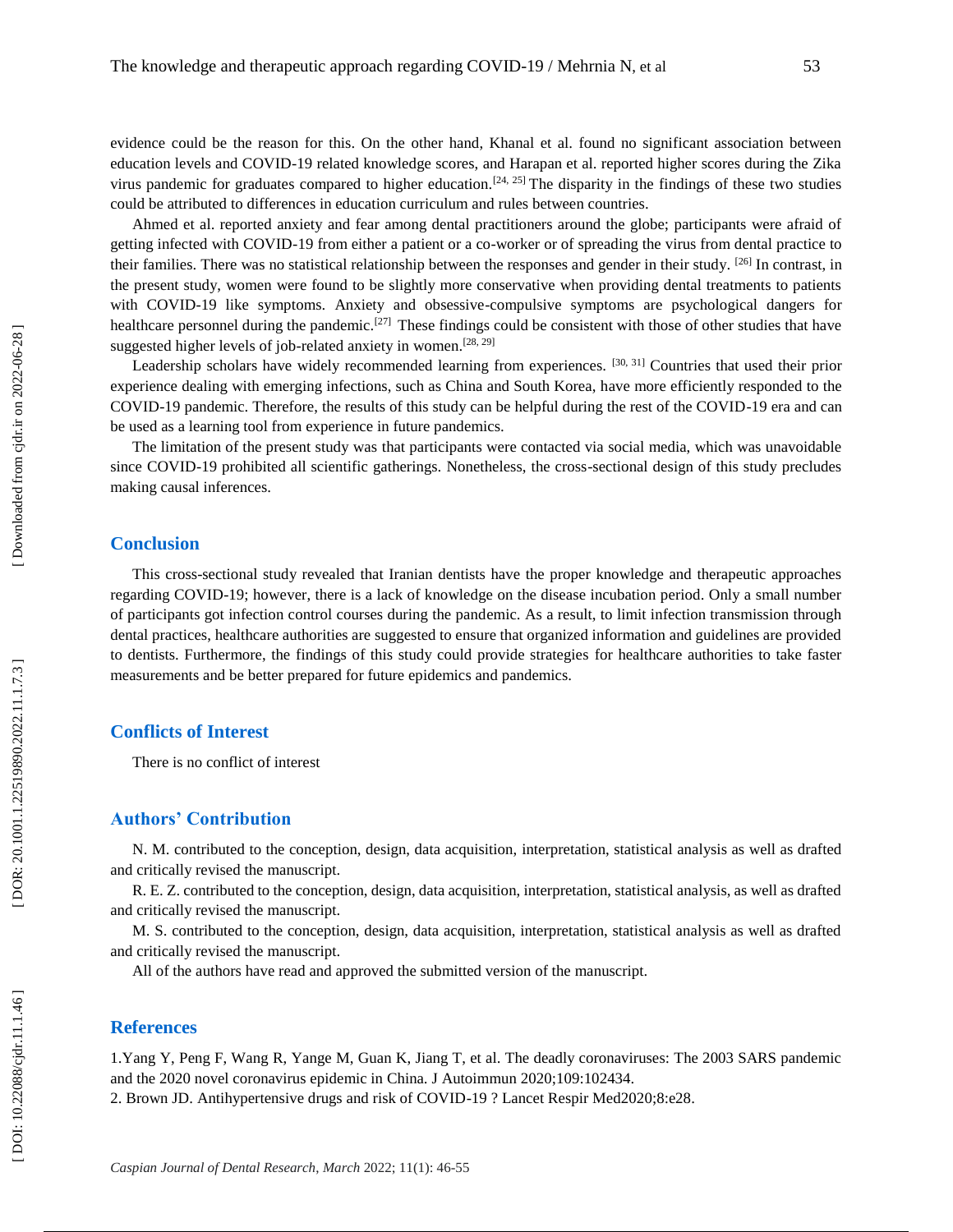3. Kara C, Çelen K, Dede FÖ, Gökmenoğlu C, Kara NB. Is periodontal disease a risk factor for developing severe COVID -19 infection? The potential role of Galectin -3. Exp Biol Med (Maywood) 2020;245:1425 -7.

4. Day M. COVID -19 :four fifths of cases are asymptomatic, China figures indicate. BMJ 2020; 369:m1375 .

5. Eghbali Zarch R, Hosseinzadeh P. COVID -19 from the perspective of dentists: A case report and brief review of more than 170 cases. Dermatol Ther2021;34:e14717.

6. World Health Organization . Rational use of personal protective equipment for coronavirus disease (COVID -19 ) and considerations during severe shortages. Available at: file:///C:/Users/asri/Downloads/WHO-2019-nCoV-IPC\_PPE\_use -2020.4 -eng.pdf. Accessed June 2020.

7. Mounesan, L, Eybpoosh S, Haghdoost AA, Moradi, G, Mostafavi E. Is reporting many cases of COVID -19 in Iran due to strength or weakness of Iran's health system? Iran J Microbiol 2020; 12: 73.

8.Doosti -Irani A, Haghdoost AA, Najaf F, Eybpoosh S, Moradi G, Bagheri Amiri F. How can the epidemic curve of COVID -19 in Iran be interpreted? J Res Health Sci2020; 20: e00491.

9. Moradi Y, Eshrati B. Estimation of the net reproductive number of COVID -19 in Iran. Med J Islam Repub Iran 2020; 34:34.

10. Ministry of Health and Medical Education. Statistics of patients with COVID -19 . 2021[Online]. Aviailable From: https://behdasht.gov.ir

11.Miot HA. Sample size in clinical and experimental trials. J Vasc Bras 2011; 10: 275 - 8 .

12.Mustafa RM, Alshali RZ, Bukhary DM. Dentists' Knowledge, Attitudes, and Awareness of Infection Control Measures during COVID -19 Outbreak: A Cross -Sectional Study in Saudi Arabia. Int J Environ Res Public Health 2020; 17: 9016.

13.Bhagavathula AS, Aldhaleei WA, Rahmani J, Mahabadi MA, Bandari DK. Knowledge and Perceptions of COVID - 19 Among Health Care Workers: Cross -Sectional Study. JMIR Public Health Surveill2020;6:e19160.

14. Sarfaraz S, Shabbir J, MudasserMA, Khurshid Z, Al -Quraini AAA, Abbasi, MS,et al. Knowledge and attitude of dental practitioners related to disinfection during the COVID -19 pandemic. Healthcare 2020;8:1 -9.

15.Hleyhel M, Haddad C, Haidar N, Charbachy M, Saleh S. Determinants of knowledge and prevention measures towards COVID -19 pandemic among Lebanese dentists: a cross sectional survey. BMC Oral Health 2021; 21: 241.

16. Kamate SK, Sharma S, Thakar S, Srivastava D, Sengupta K, Hadi AJ, et al. Assessing Knowledge, Attitudes and Practices of dental practitioners regarding the COVID -19 pandemic: A multinational study. Dent Med Probl 2020;57:11 -7.

17.Abou -Abbas L, Nasser Z, Fares Y, Chahrour M, El Haidari R, Atoui R. Knowledge and practice of physicians during COVID -19 pandemic: a cross -sectional study in Lebanon. BMC Public Health 2020;20: 1474.

18. Ramesh A, Nagalaxmi V, Patel BP. Knowledge and Awareness of Oral Health Care Professionals Regarding Practices and Controls in Dental Practice Following the COVID -19 Outbreak in the State of Telangana -A Questionnaire Study. Int J Innov Sci Res Technol

2021;6:432 -8.

19.Chowdhury MTH, Hoque Apu E, Nath SK, Noor AE, Podder CP, Mahmud I,et al.

Exploring the knowledge, awareness and Practices of COVID -19 among dentists in Bangladesh: A cross -sectional investigation. J Oral Res 2020;10:1 -12.

20.Singh Gambhir R, Singh Dhaliwal J, Aggarwal A, Anand S, Anand V, Kaur Bhangu A .COVID -19 : a survey on knowledge, awareness and hygiene practices among dental health professionals in an Indian scenario. Rocz Panstw Zakl Hig 2020; 71:223 -9.

21.Quadri MFA, Jafer MA, Alqahtani AS, Al Mutahar SAB, Odabi NI, Daghriri AA, et al. Novel corona virus disease (COVID -19 ) awareness among the dental interns, dental auxiliaries and dental specialists in Saudi Arabia: A nationwide study J Infect Public Health 2020;13:856 -64.

22.Gupta N, Randhawa RK, Thakar S, Bansal M, Gupta P, Arora V. Knowledge regarding Zika virus infection among dental practitioners of tricity area (Chandigarh, Panchkula and Mohali), India. Niger Postgrad Med J 2016;23:33 -7.

23. Holakouie -Naieni K, Ahmadvand A, Raza O, Assan A, Elduma AH, Jammeh A, et al. Assessing the Knowledge, Attitudes, and Practices of Students Regarding Ebola Virus Disease Outbreak. Iran J Public Health 2015;44:1670.